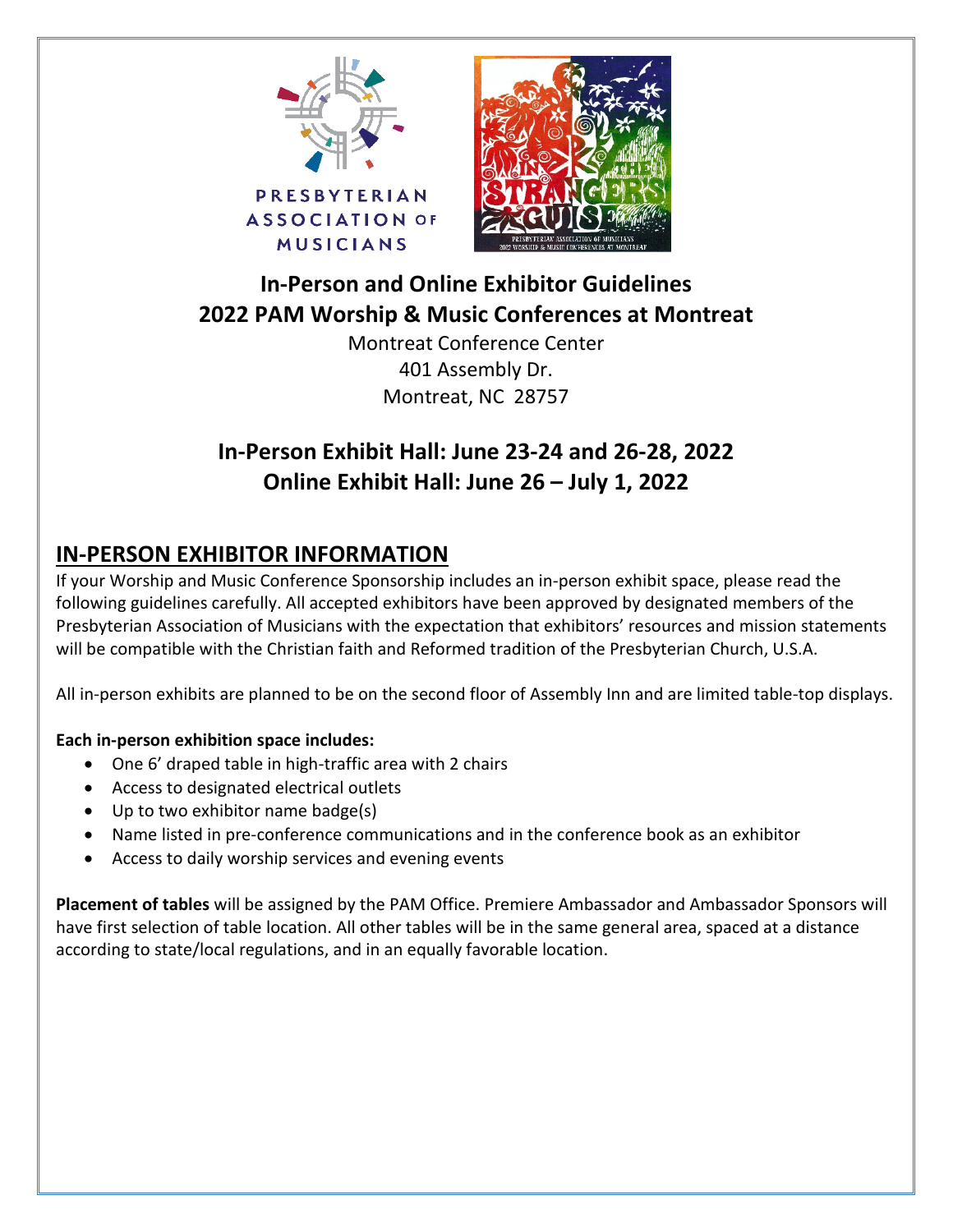## **IN-PERSON EXHIBIT HALL SCHEDULE**

Exhibitors are expected to have their table set up no later than Thursday (June 23) at 8:30am until Tuesday (June 28) at 4:30pm. Exhibitors should staff their table during high traffic times (registration, morning, lunch, afternoon classes, dinner, before evening events) and at other times, based on the judgement and discretion of the exhibitor. **We trust exhibitors to make the most out of this opportunity**.

| <b>Date</b>        | <b>Activity</b>      | <b>Opening Time</b> | <b>Closing Time</b> |
|--------------------|----------------------|---------------------|---------------------|
| Wednesday, June 22 | Exhibitors move-in   | 9:30pm              | 10:30pm             |
| Thursday, June 23  | Exhibitors move-in   | 7:00am              | 8:30am              |
| Thursday, June 23  | <b>Exhibit hours</b> | 8:30am              | 4:30pm              |
| Friday, June 24    | <b>Exhibit hours</b> | 8:30am              | 4:30pm              |
| Sunday, June 26    | <b>Exhibit hours</b> | 2:00 <sub>pm</sub>  | 7:30 <sub>pm</sub>  |
| Monday, June 27    | <b>Exhibit hours</b> | 8:30am              | 4:30pm              |
| Tuesday, June 28   | <b>Exhibit hours</b> | 8:30am              | 3:00 <sub>pm</sub>  |
| Tuesday, June 28   | Exhibit move-out     | 3:00 <sub>pm</sub>  | 5:30pm              |

### **ONLINE EXHIBITOR INFORMATION**

(Premiere Ambassador, Ambassador, and Benefactor sponsors)

#### **Online exhibition materials include:**

- Your organization's logo, a brief about statement, a video, and links of your choosing placed on an individual online conference exhibitor page within the PAM Conference website.
- Your organization's name and logo placed on a slide highlighting conference sponsors.

Further details of each sponsorship may be found at [www.presbymusic.org/sponsorship.](http://www.presbymusic.org/sponsorship)

### **ADDITIONAL INFORMATION**

#### **FULL PAYMENT for your sponsorship is required at the time of exhibitor registration.**

Immediate confirmation of exhibit space and payment will be emailed once the on-line registration has been completed and payment received.

If paying by a check, a credit card must be provided as a guarantee. Make check payable to Presbyterian Association of Musicians, and mail to:

*Presbyterian Association of Musicians 404 BNA Drive, Suite 650 Nashville, TN 37217*

A \$35.00 charge will be assessed for a returned check.

**NO REFUND** will be made to an exhibitor for any reason. Once you are accepted as an exhibitor, your payment will be processed.